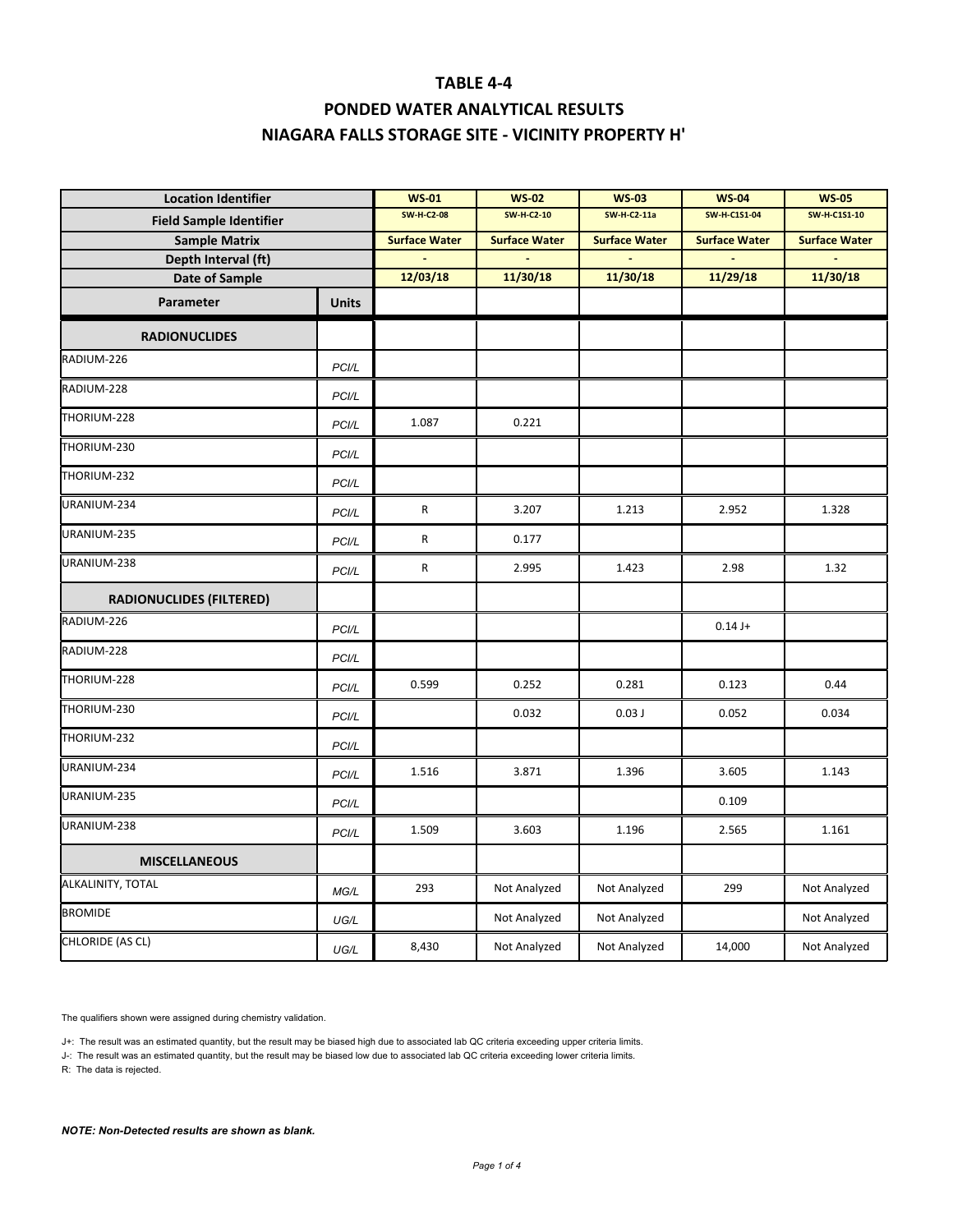# **PONDED WATER ANALYTICAL RESULTS NIAGARA FALLS STORAGE SITE ‐ VICINITY PROPERTY H'**

| <b>Location Identifier</b>                   |              | <b>WS-01</b>         | <b>WS-02</b>         | <b>WS-03</b>         | <b>WS-04</b>         | <b>WS-05</b>         |
|----------------------------------------------|--------------|----------------------|----------------------|----------------------|----------------------|----------------------|
| <b>Field Sample Identifier</b>               |              | <b>SW-H-C2-08</b>    | <b>SW-H-C2-10</b>    | <b>SW-H-C2-11a</b>   | <b>SW-H-C1S1-04</b>  | <b>SW-H-C1S1-10</b>  |
| <b>Sample Matrix</b>                         |              | <b>Surface Water</b> | <b>Surface Water</b> | <b>Surface Water</b> | <b>Surface Water</b> | <b>Surface Water</b> |
| Depth Interval (ft)                          |              |                      |                      |                      |                      |                      |
| Date of Sample                               |              | 12/03/18             | 11/30/18             | 11/30/18             | 11/29/18             | 11/30/18             |
| Parameter                                    | <b>Units</b> |                      |                      |                      |                      |                      |
| <b>MISCELLANEOUS</b>                         |              |                      |                      |                      |                      |                      |
| DISSOLVED SOLIDS, TOTAL                      | MG/L         | 419                  | Not Analyzed         | Not Analyzed         | 483                  | Not Analyzed         |
| <b>FLUORIDE</b>                              | UG/L         | 174                  | Not Analyzed         | Not Analyzed         | 429                  | Not Analyzed         |
| NITROGEN, NITRATE (AS N)                     | UG/L         |                      | Not Analyzed         | Not Analyzed         |                      | Not Analyzed         |
| NITROGEN, NITRITE (AS N)                     | UG/L         |                      | Not Analyzed         | Not Analyzed         |                      | Not Analyzed         |
| PHOSPHORUS, TOTAL ORTHOPHOSPHATE (AS<br>P(A) | UG/L         | 91                   | Not Analyzed         | Not Analyzed         |                      | Not Analyzed         |
| <b>SULFATE</b>                               | UG/L         | 65,700               | Not Analyzed         | Not Analyzed         | 105,000              | Not Analyzed         |

The qualifiers shown were assigned during chemistry validation.

J+: The result was an estimated quantity, but the result may be biased high due to associated lab QC criteria exceeding upper criteria limits.

J-: The result was an estimated quantity, but the result may be biased low due to associated lab QC criteria exceeding lower criteria limits.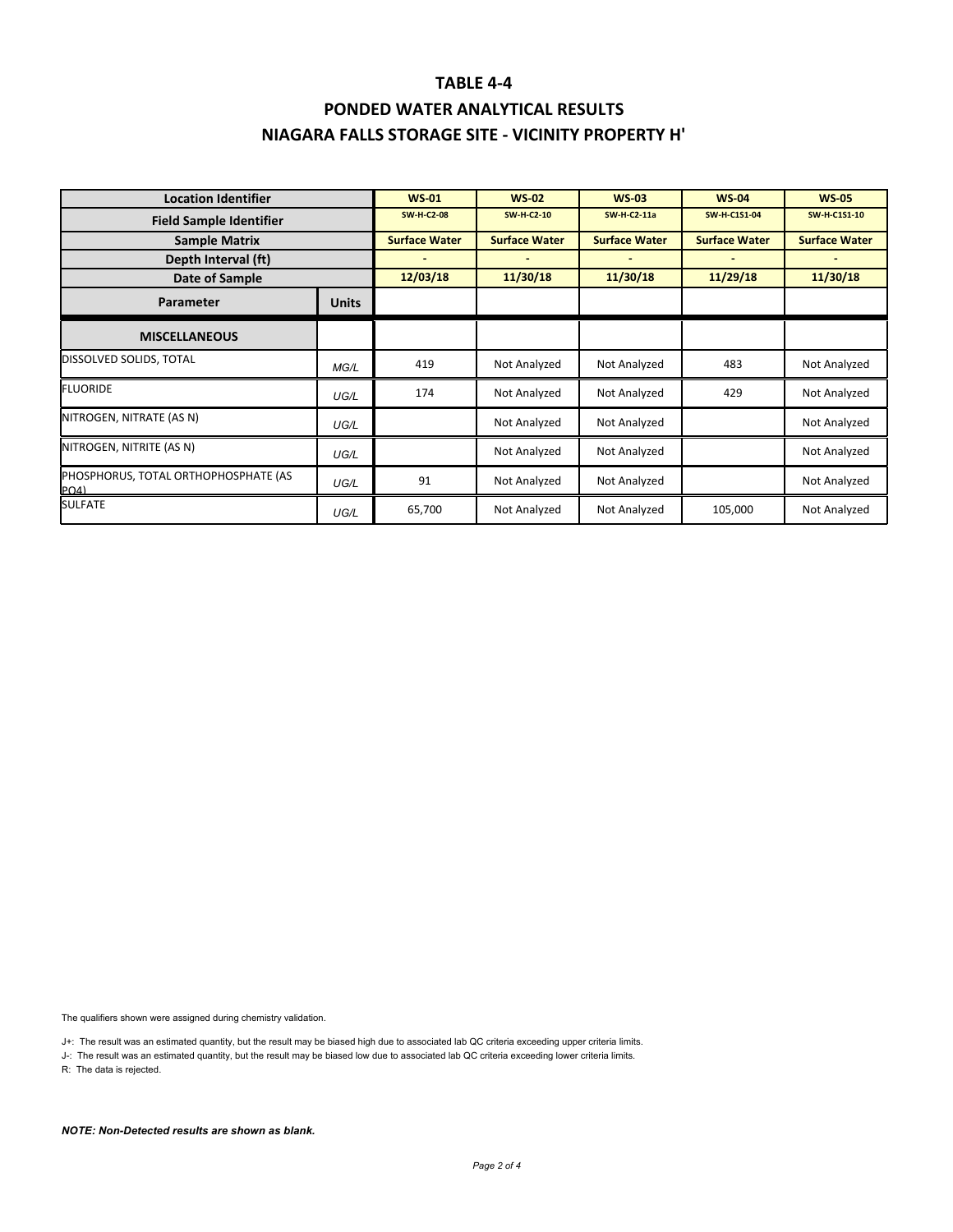# **PONDED WATER ANALYTICAL RESULTS NIAGARA FALLS STORAGE SITE ‐ VICINITY PROPERTY H'**

| <b>Location Identifier</b>      |                      | <b>WS-06</b>         | <b>WS-07</b>         | <b>WS-08</b>         | <b>WS-08</b>           |
|---------------------------------|----------------------|----------------------|----------------------|----------------------|------------------------|
| <b>Field Sample Identifier</b>  | <b>SW-H-C1S2-03</b>  | <b>SW-H-C1S2-07</b>  | <b>SW-H-C1S2-11</b>  | SW-H-C1S2-11-D       |                        |
| <b>Sample Matrix</b>            | <b>Surface Water</b> | <b>Surface Water</b> | <b>Surface Water</b> | <b>Surface Water</b> |                        |
| Depth Interval (ft)             |                      |                      |                      |                      |                        |
| <b>Date of Sample</b>           |                      | 11/29/18             | 11/30/18             | 11/29/18             | 11/29/18               |
| Parameter                       | <b>Units</b>         |                      |                      |                      | <b>Field Duplicate</b> |
| <b>RADIONUCLIDES</b>            |                      |                      |                      |                      |                        |
| RADIUM-226                      | PCI/L                | $0.1 J +$            |                      |                      |                        |
| RADIUM-228                      | PCI/L                |                      |                      |                      |                        |
| THORIUM-228                     | PCI/L                |                      | 0.846                |                      |                        |
| THORIUM-230                     | PCI/L                |                      |                      |                      |                        |
| THORIUM-232                     | PCI/L                |                      |                      |                      |                        |
| URANIUM-234                     | PCI/L                | 0.774                | 0.628                | R                    | R                      |
| URANIUM-235                     | PCI/L                |                      |                      | ${\sf R}$            | R                      |
| URANIUM-238                     | PCI/L                | 0.813                | 0.7                  | ${\sf R}$            | R                      |
| <b>RADIONUCLIDES (FILTERED)</b> |                      |                      |                      |                      |                        |
| RADIUM-226                      | PCI/L                |                      |                      |                      |                        |
| RADIUM-228                      | PCI/L                |                      |                      |                      |                        |
| THORIUM-228                     | PCI/L                |                      | 0.832                |                      |                        |
| THORIUM-230                     | PCI/L                |                      | 0.066                |                      |                        |
| THORIUM-232                     | PCI/L                |                      |                      |                      |                        |
| URANIUM-234                     | PCI/L                | 1.049                | 0.664                | R                    | R                      |
| URANIUM-235                     | PCI/L                |                      |                      | R                    | R                      |
| URANIUM-238                     | PCI/L                | 0.774                | 0.718                | R                    | R                      |
| <b>MISCELLANEOUS</b>            |                      |                      |                      |                      |                        |
| ALKALINITY, TOTAL               | MG/L                 | 210                  | Not Analyzed         | 163                  | 172                    |
| <b>BROMIDE</b>                  | UG/L                 |                      | Not Analyzed         |                      |                        |
| CHLORIDE (AS CL)                | UG/L                 | 5,260                | Not Analyzed         | 6,420                | 6,340                  |

The qualifiers shown were assigned during chemistry validation.

J+: The result was an estimated quantity, but the result may be biased high due to associated lab QC criteria exceeding upper criteria limits.

J-: The result was an estimated quantity, but the result may be biased low due to associated lab QC criteria exceeding lower criteria limits.